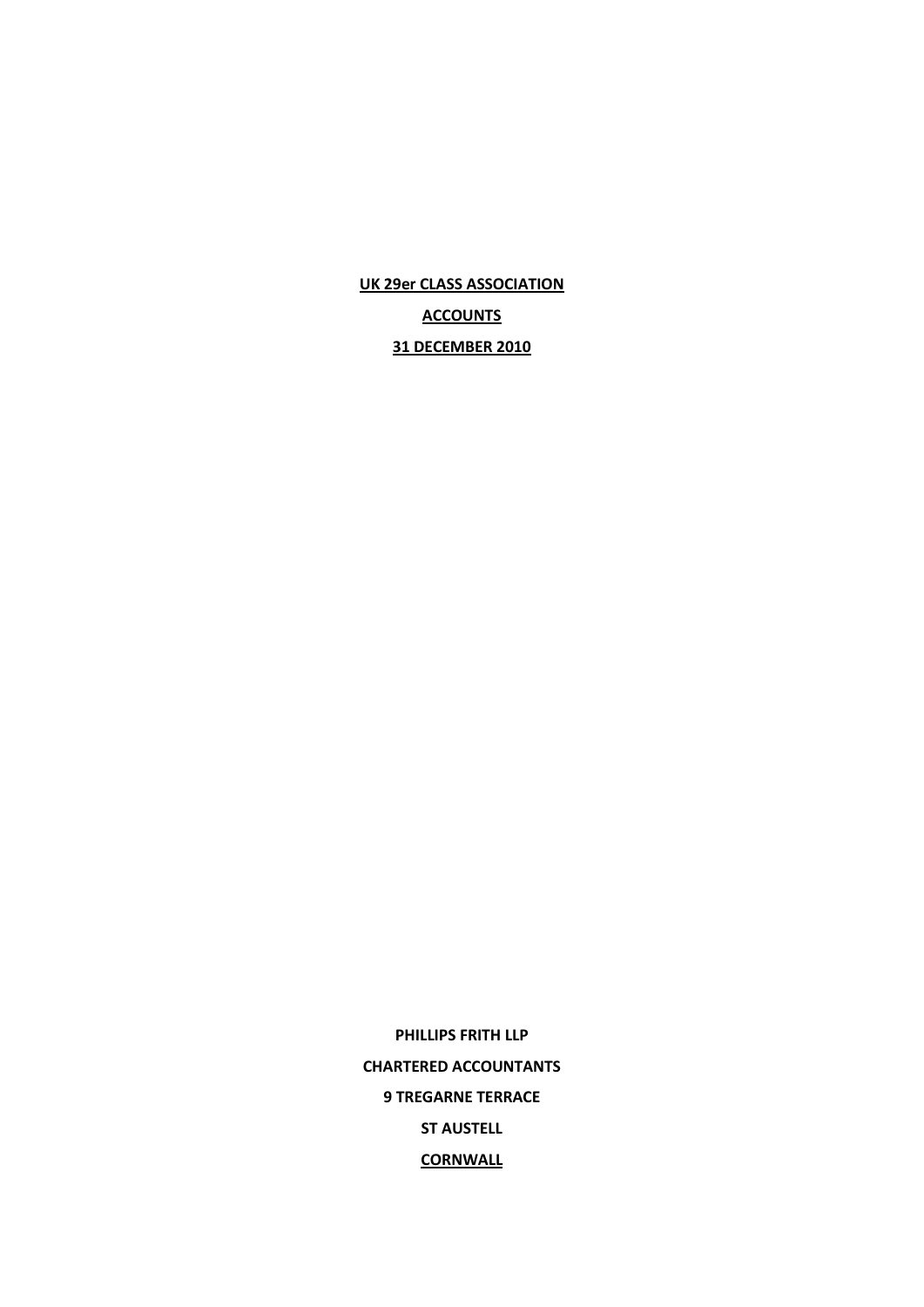## **INCOME AND EXPENDITURE ACCOUNT FOR THE YEAR ENDED 31 DECEMBER 2010**

|                                           | 2010        |          | 2009        |          |
|-------------------------------------------|-------------|----------|-------------|----------|
|                                           | £           | £        | £           | £        |
| <b>Membership account</b>                 |             |          |             |          |
| Balance brought forward                   | 300.00      |          | 150.00      |          |
| Taken out in the year                     | 4,664.50    |          | 3,577.00    |          |
| Less: cash in transit                     |             |          |             |          |
| Carried forward to 2011                   | (14.00)     |          | (300.00)    |          |
| Gross UK membership income                | 4,950.50    |          | 3,427.00    |          |
| Payments to International 29erAssociation | (901.96)    |          | (961.00)    |          |
| Net UK membership income                  |             | 4,048.54 |             | 2,466.00 |
| Less: membership expenses:                |             |          |             |          |
| Handbook/membership cards                 |             |          | 221.00      |          |
| Post and stationery                       | 59.50       |          | 36.00       |          |
| Website                                   | 235.00      |          | 230.00      |          |
| Total membership expenses                 |             | (294.50) |             | (487.00) |
| Surplus on membership account             |             | 3,754.04 |             | 1,979.00 |
| <b>Open training account</b>              |             |          |             |          |
| Income:                                   |             |          |             |          |
| Open training fees brought forward        | 2,340.00    |          | 2,862.50    |          |
| Open training fees received in year       | 8,426.40    |          | 8,055.00    |          |
| Less: refunds given                       | (700.00)    |          | (1,087.50)  |          |
| Less: carried forward to 2011             | (700.00)    |          | (2,340.00)  |          |
| RYA training support grant b/f            | 1,500.00    |          | 1,500.00    |          |
| RYA training support grant received       | 3,000.00    |          | 3,000.00    |          |
| RYA training support grant c/f            | (1,500.00)  |          | (1,500.00)  |          |
| <b>Total open training income</b>         | 12,369.40   |          | 10,490.00   |          |
| Less: expenses:                           |             |          |             |          |
| Class co-ordinator - RYA subsidy b/f      | 875.00      |          | 875.00      |          |
| Class co-ordinator - RYA subsidy received | 3,500.00    |          | 3,500.00    |          |
| Class co-ordinator - RYA subsidy c/f      | (875.00)    |          | (875.00)    |          |
|                                           | 3,500.00    |          | 3,500.00    |          |
| Class co-ordinator fee payable            | (3,375.00)  |          | (3,500.00)  |          |
| Coaches                                   | (5,622.03)  |          | (3,273.00)  |          |
| Venues                                    | (3,055.80)  |          | (1,306.00)  |          |
| European shirts income                    |             |          | 452.00      |          |
| European shirts expenditure               |             |          | (448.00)    |          |
| Rib expenses net of contributions         | (1,639.70)  |          | (414.13)    |          |
| Insurance                                 | (590.63)    |          | (590.63)    |          |
| Sundry expenses                           | (719.10)    |          | (36.00)     |          |
| RYA income repayable net of expenses      |             |          | (1,504.61)  |          |
| <b>Total open training expenses</b>       | (11,502.26) |          | (7, 120.37) |          |
| Surplus on open training account          |             | 867.14   |             | 3,369.63 |
| <b>Carried down</b>                       |             | 4,621.18 |             | 5,348.63 |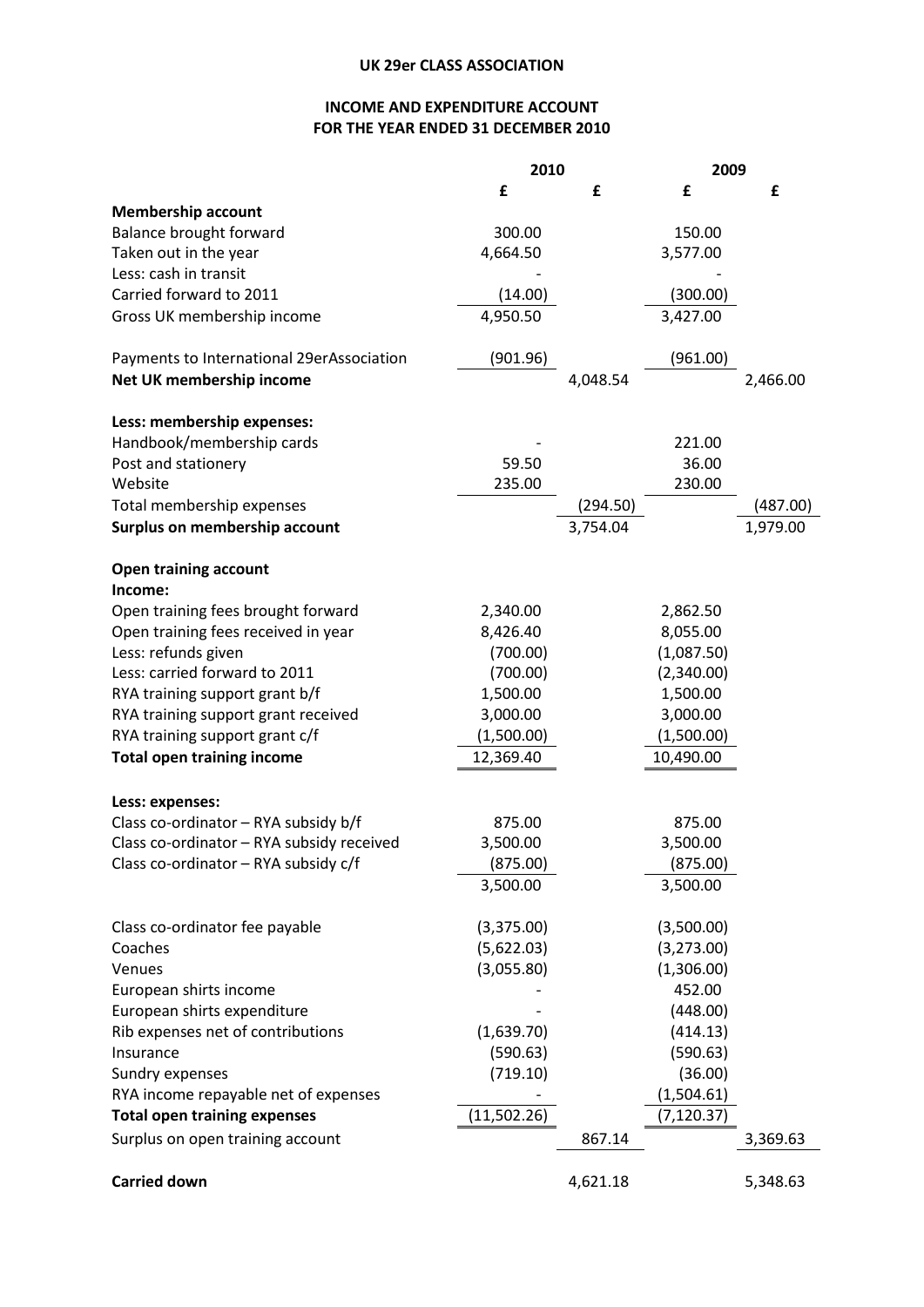### **UK 29er CLASS ASSOCIATION**

## **INCOME AND EXPENDITURE ACCOUNT FOR THE YEAR ENDED 31 DECEMBER 2010 (continued)**

|                                            | 2010        |            | 2009        |            |
|--------------------------------------------|-------------|------------|-------------|------------|
|                                            | £           | £          | £           | £          |
| <b>Brought down</b>                        |             | 4,621.18   |             | 5,348.63   |
| <b>Events</b>                              |             |            |             |            |
| Inlands and nationals - prizes and gifts   | (1,781.96)  |            | (2, 196.71) |            |
| Refund on prizes cost H15C                 |             |            | 800.00      |            |
| Open meetings class judge income           |             |            | 78.00       |            |
| Open meetings class judge expenses         | (470.05)    |            | (475.00)    |            |
| Measurement expenses                       | (164.40)    |            |             |            |
| Rib hire, repairs, fuel and movement costs | (1, 149.28) |            |             |            |
| PRO costs                                  |             |            |             |            |
| <b>Entry fees</b>                          | 2,008.76    |            |             |            |
| Other income                               |             |            | 5.00        |            |
| Flags, flight ribbons                      | (71.68)     |            | (228.75)    |            |
| Venues, meals and entertainment            | (1,214.00)  |            |             |            |
| Net deficit on events                      |             | (2,842.61) |             | (2,017.46) |
| <b>Sundry income</b>                       |             |            |             |            |
| <b>Bank interest</b>                       | 12.96       |            | 615.58      |            |
| Noble Marine commission                    | 350.00      |            | 350.00      |            |
| <b>Total sundry income</b>                 |             | 362.96     |             | 965.58     |
| Less: general overheads:                   |             |            |             |            |
| RYA subscription                           | 96.00       |            | 96.00       |            |
| Postage and stationery                     |             |            |             |            |
| Other                                      | 351.94      |            |             |            |
| <b>Bank charges</b>                        | 49.00       |            | 48.00       |            |
| Accountancy charges                        | 210.00      |            | 175.00      |            |
| <b>Total general overhead expenses</b>     |             | (706.94)   |             | (319.00)   |
| Net surplus on all activities for the year |             | 1,434.59   |             | 3,977.75   |

#### **ACCOUNTANTS' REPORT**

We have prepared the Income and Expenditure Account and Balance Sheet, without carrying out an audit, from the books and records produced to us and certify them to be in accordance therewith.

Dated this day of 2011

**9 Tregarne Terrace PHILLIPS FRITH LLP**

# **ST AUSTELL CHARTERED ACCOUNTNATS**